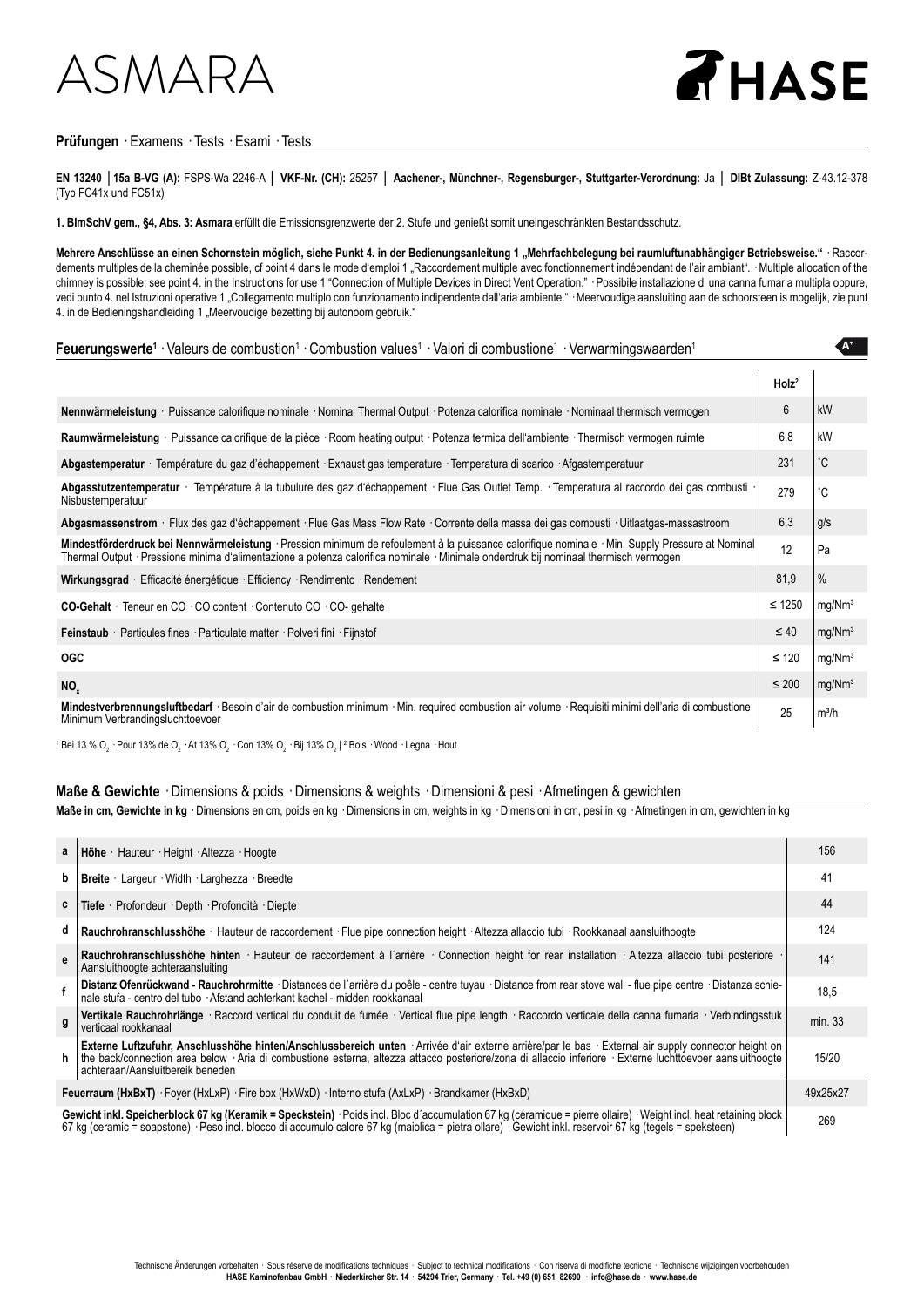## **AHASE**





**Sicherheitsabstände** · Distances de sécurité · Safety Distances · Distanze di sicurezza · Veiligheidsafstanden **Maße in cm** · Dimensions en cm · Dimensions in cm · Dimensioni in cm · Afmetingen in cm







**Größe der Bodenplatte** Taille de la plaque de sol Size of the floorplate Dimensione della piastra Grootte van de vloerplaat

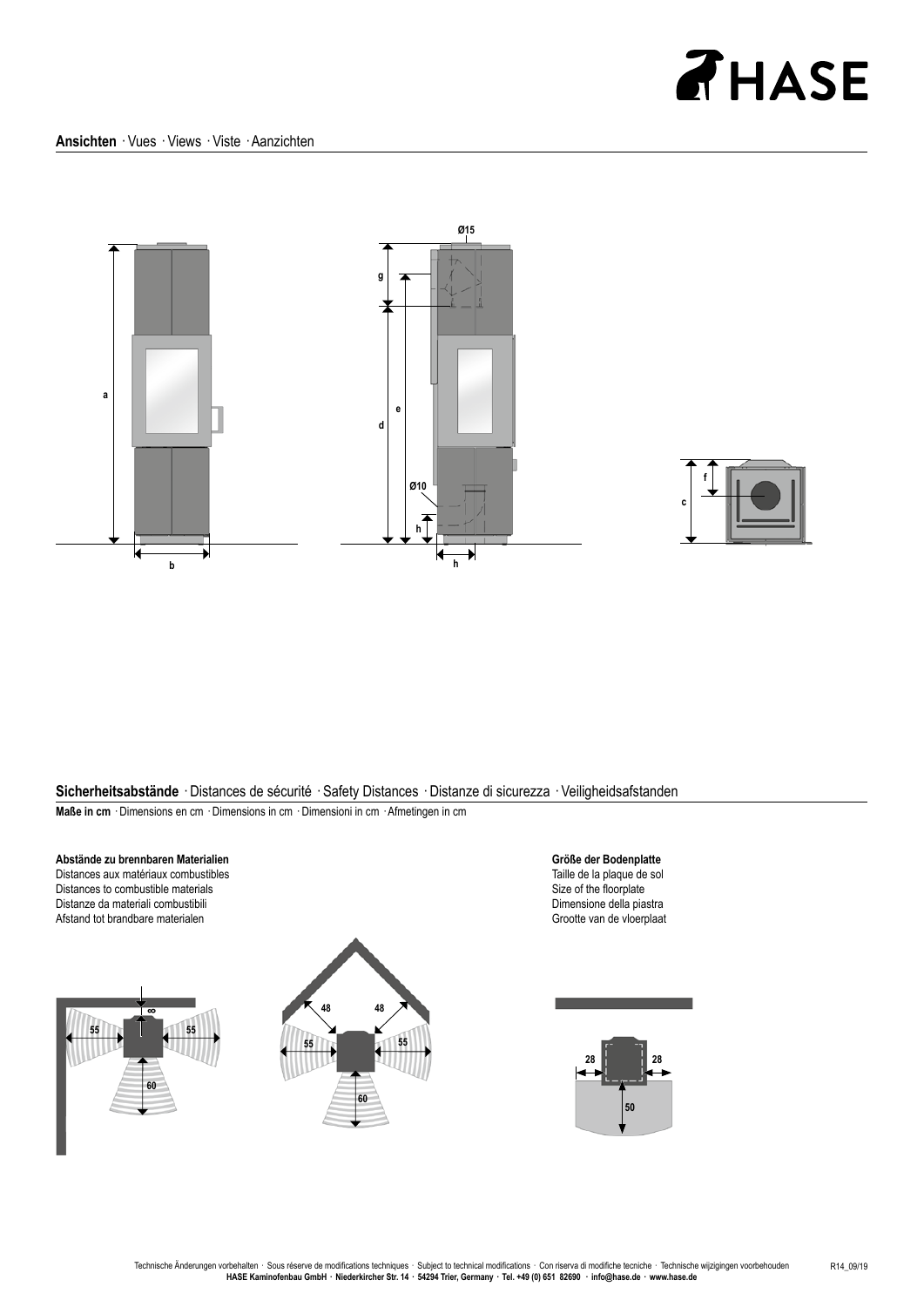### ASMARA



**A+**

### **Prüfungen** · Zkouška · Tests · Skúška

**EN 13240** │**15a B-VG (A):** FSPS-Wa 2246-A │ **VKF-Nr. (CH):** 25257 │ **Aachener-, Münchner-, Regensburger-, Stuttgarter-Verordnung:** Ja │ **DIBt Zulassung:** Z-43.12-378 (Typ FC41x und FC51x)

**1. BImSchV gem., §4, Abs. 3: Asmara** erfüllt die Emissionsgrenzwerte der 2. Stufe und genießt somit uneingeschränkten Bestandsschutz.

Mehrere Anschlüsse an einen Schornstein möglich, siehe Punkt 4. in der Bedienungsanleitung 1 "Mehrfachbelegung bei raumluftunabhängiger Betriebsweise." · Vícenásobné napojení na komín je povoleno – viz bod 4. Vícenásobná připojení na komín při externím přísunu vzduchu. · Możliwe jest przyłączenie kilku rur dymnych do jednego komina, patrz punkt 4, przy zewnętrznym dopływie powietrza. · Viacnásobné napojene na komín je povolené – viď bod 4. "Viacnásobné pripojenia pri externom prísune vzduchu.

### Feuerungswerte<sup>1</sup> · Informace o výkonu<sup>1</sup> · Wartość<sup>1</sup> · Informácie o výkone<sup>1</sup>

|                                                                                                                                                                                                         | Holz <sup>2</sup> |                    |
|---------------------------------------------------------------------------------------------------------------------------------------------------------------------------------------------------------|-------------------|--------------------|
| Nennwärmeleistung · Jmenovitý výkon · Wydajność znamionowa · Nominálny výkon                                                                                                                            | 6                 | kW                 |
| Raumwärmeleistung · Teplovzdušný výkon · Moc grzewcza pomieszczenia · Teplovzdušný výkon                                                                                                                | 6.8               | kW                 |
| Abgastemperatur · Teplota spalin · Temperatura spalin · Teplota spalin                                                                                                                                  | 231               | °С                 |
| Abgasstutzentemperatur · Teplota spalinového hrdla · Temperatura króćca spalin · Teplota na spalinovom hrdle                                                                                            | 279               | ۴С                 |
| Abgasmassenstrom Hmotnostní tok spalin · Strumień masy spalin · Hmotnostný tok spalín                                                                                                                   | 6,3               | g/s                |
| Mindestförderdruck bei Nennwärmeleistung · Minimální tah při jmenovitém tepelném výkonu · Minimalne ciśnienie podawania przy wydajności znamio-<br>nowej · Minimálny ťah pri nominálnom tepelnom výkone | 12                | Pa                 |
| Wirkungsgrad · Účinnost · Sprawność · Účinnosť                                                                                                                                                          | 81,9              | $\%$               |
| CO-Gehalt Obsah CO Zawartość CO Obsah CO                                                                                                                                                                | $\leq 1250$       | mg/Nm <sup>3</sup> |
| Feinstaub · Prach · Drobny pyl · Prach                                                                                                                                                                  | $\leq 40$         | mg/Nm <sup>3</sup> |
| <b>OGC</b>                                                                                                                                                                                              | $\leq 120$        | mg/Mm <sup>3</sup> |
| NO <sub>x</sub>                                                                                                                                                                                         | $\leq 200$        | mg/Nm <sup>3</sup> |
| Mindestverbrennungsluftbedarf · Minimální přísun spalovacího vzduchu · Minimalne zapotrzebowania na powietrze spalania · Minimálny prísun<br>spaľovaného vzduchu                                        | 25                | $m^3/h$            |

 $^{\rm 1}$  Bei 13 % O $_{\rm _2}$  · při 13% při O $_{\rm _2}$  · przy 13% przy de O $_{\rm _2}$  · pri 13% pri O $_{\rm _2}$  l  $^{\rm 2}$  Polena  $\cdot$  Drewno łupane  $\cdot$  Polená

#### **Maße & Gewichte** · Rozměry & Hmotnost · Wymiary & Waga · Rozmery & Hmotnosť

**Maße in cm, Gewichte in kg** · Rozměry v cm, hmotnost v kg · Wymiary w cm, waga w kg · Rozmery v cm, hmotnosť v kg

| $\mathbf{a}$                                                                     | Höhe Výška Wysokość Výška                                                                                                                                                                                                                                | 156      |
|----------------------------------------------------------------------------------|----------------------------------------------------------------------------------------------------------------------------------------------------------------------------------------------------------------------------------------------------------|----------|
| b                                                                                | Breite · Šířka · Szerokość · Šírka                                                                                                                                                                                                                       | 41       |
| C                                                                                | Tiefe · Hloubka · Głebokość · Hĺbka                                                                                                                                                                                                                      | 44       |
| d                                                                                | Rauchrohranschlusshöhe · Výška pro připojení kouřovodu · Wysokość przyłącza rury dymowej · Výška pre pripojenie dymovodu                                                                                                                                 | 124      |
|                                                                                  | Rauchrohranschlusshöhe hinten · Výška pro připojení kouřovodu zadní · Wysokość przyłącza rury dymowej tył · Výška pre pripojenie dymovodu zozadu                                                                                                         | 141      |
|                                                                                  | Distanz Ofenrückwand - Rauchrohrmitte · Odstup zadní strany krbových kamen ke středu odtahové roury · Odległość tylnej ścianki pieca – środkowa część<br>rury dymowej · Odstup zadná stena krbu – stred dymovej rúry                                     | 18,5     |
| g                                                                                | Vertikale Rauchrohrlänge · Svislá délka odtahové roury · Długość rury dymowej w pionie · Vertikálna dĺžka dymovej rúry                                                                                                                                   | min. 33  |
|                                                                                  | Externe Luftzufuhr, Anschlusshöhe hinten/Anschlussbereich unten · Externí přívod vzduchu, výška připojení vzadu / přípojová část dole · Zewnętrzny<br>doplyw powietrza, wysokość przyłącza z tyłu / Dolny obszar podłączenia · Ex                        | 15/20    |
| <b>Feuerraum (HxBxT)</b> Topeniště (VxŠxH) · Palenisko (WxSxG) · Ohnisko (VxŠxH) |                                                                                                                                                                                                                                                          | 49x25x27 |
|                                                                                  | Gewicht inkl. Speicherblock 67 kg (Keramik = Speckstein) · Hmotnost vč. akumulačního bloku 67 kg (keramika = mastek) · Waga wraz z blokiem akumulacyj-<br>nym 67 kg (ceramika = steatyt) · Hmotnosť vrátane akumulačného bloku 67 kg (keramika = mastek) | 269      |